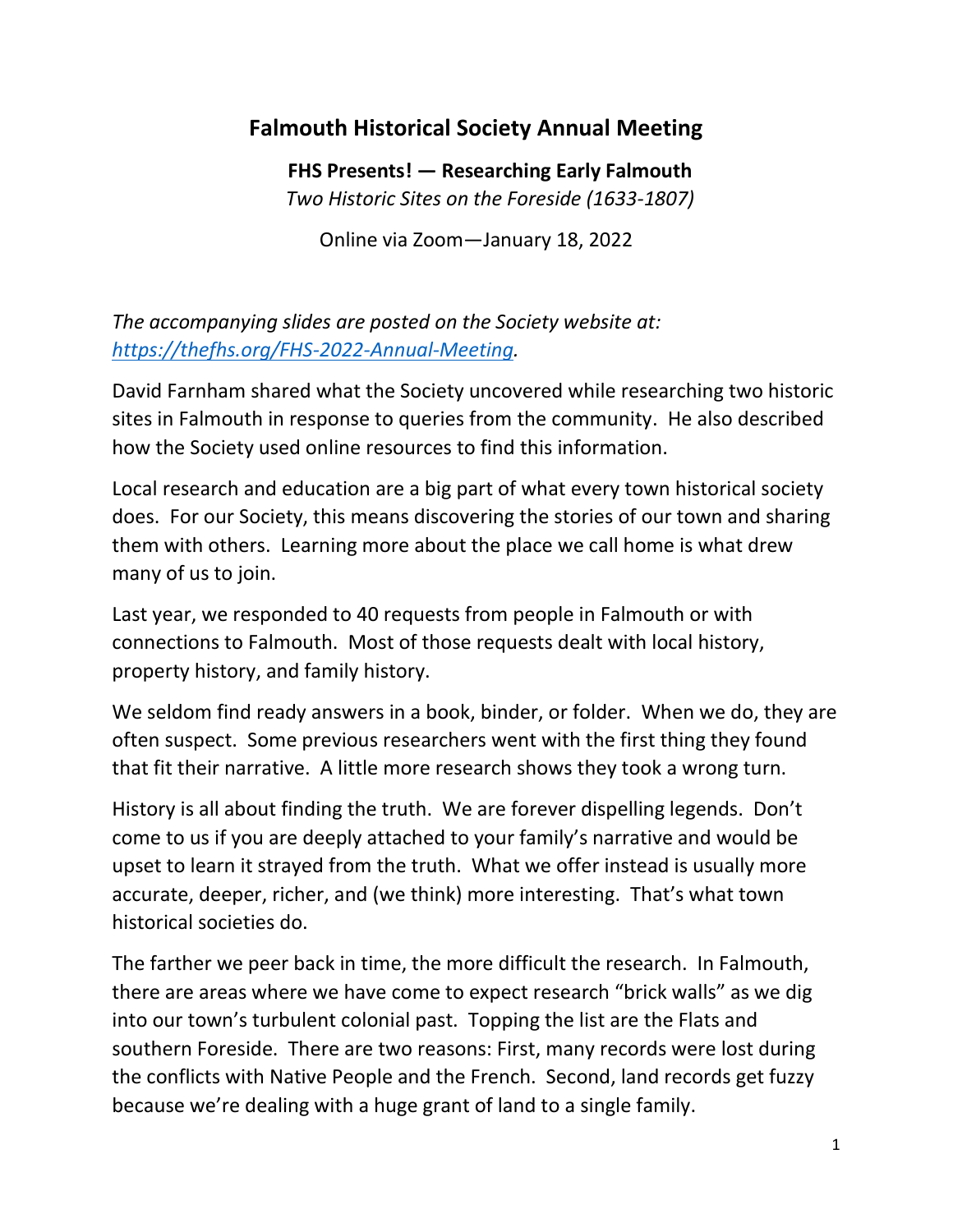Here we will look at two questions we fielded last year involving this part of Falmouth.

While reviewing our records for information about the Portland Country Club, we found several references indicating that colonial Fort New Casco was located on what is now the country club's golf course. More digging turned up conflicting information about the location. That left us with a simple question: Where was Fort New Casco?

Another request asked about the history of Mackworth Island. We were surprised by how scant the information was. We set about reconstructing the story of the island that is now a state park and home to a well-known school.

The history of Falmouth's colonial past is found in William Willis' excellent *History of Portland*. Falmouth and Portland were one up until 1786. Willis' experience as a lawyer is reflected in his writing. He is uncommonly meticulous about detail and sources. He had access to information that has been lost. Oral histories were still fresh. He relied on records that were subsequently destroyed by fire. Willis' book is our starting point for any research about early Falmouth.

Following the trail after Willis used to be difficult. Many of the surviving resources were not easy to access.

Digitized images of those old records have changed everything. Not only is the information readily accessible, but anyone can do it from the comfort of their home. During 2021, we saw massive collections of microfilmed town and county records come online. Even better, access is free.

Returning to brick walls, we have Arthur Mackworth, the first English settler of what is modern Falmouth. He settled first on the point, and soon thereafter moved to the island, both of which bear his name.

He received a large grant of land encompassing the entire peninsula from Mill Creek and the pond at the head of the Scitterygusset down to Mackworth Point and including—almost as an afterthought—the island. Surveying wilderness was imprecise. The size of the tract was estimated to be 500 acres. It turned out to be closer to 1,300. His stepson and the husbands of three daughters were granted sizable lots out of this enormous tract.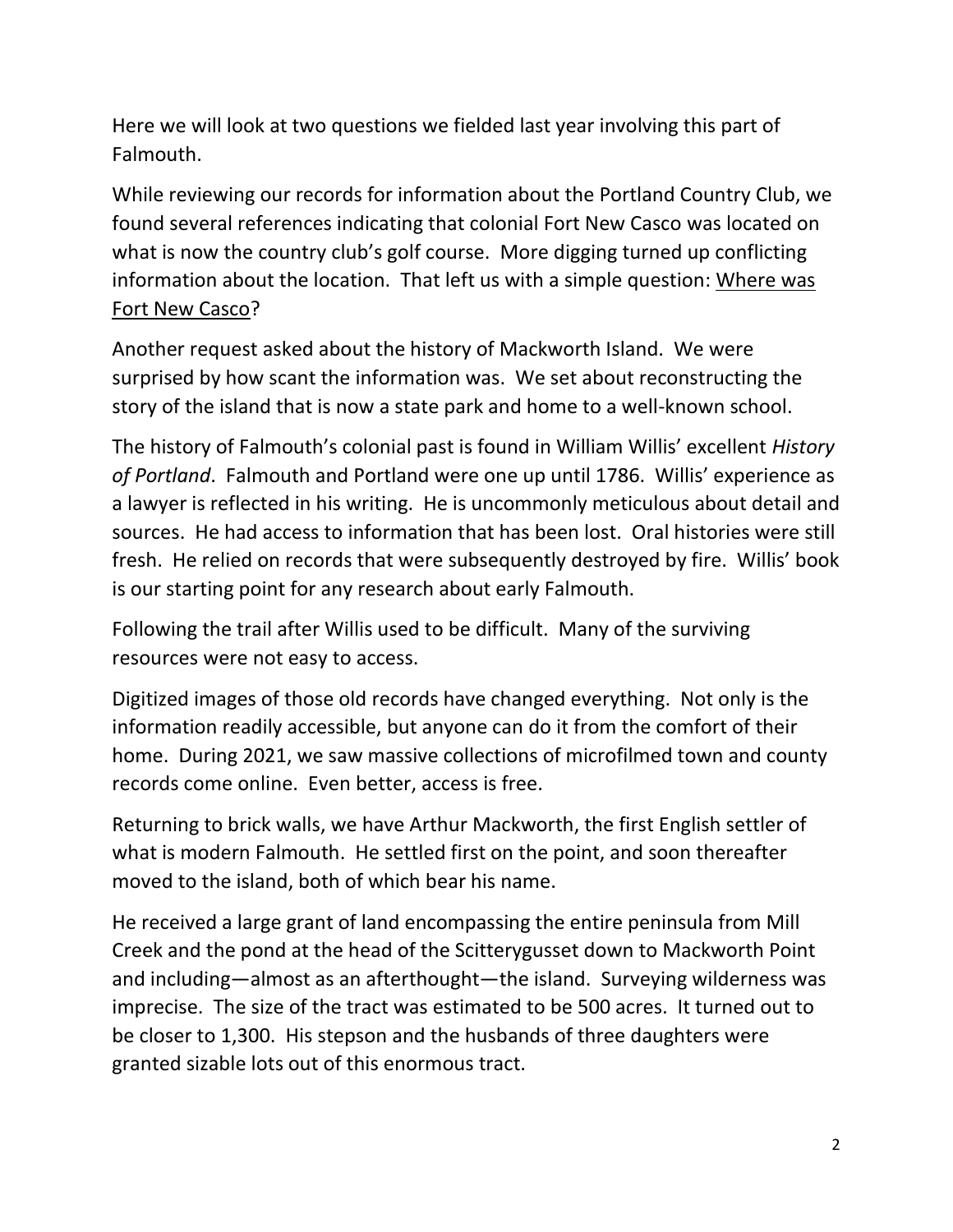Willis' history includes a map showing the approximate locations of English settlers in Ancient Falmouth prior its destruction by the French in 1690. Willis' cartographer marked a supposed location of Fort Casco on the map that made plenty of sense from a military perspective but was not consistent with contemporary accounts.

We dared to challenge Willis? Absolutely!

Why was there a Fort New Casco? The answer can be found in the violent and bloody events leading up to 1700.

- In 1675, King Philip's War, an uprising by Native People across eastern New England, came to Falmouth. There were deaths and destruction. Many English settlers headed south to Salem for safety. Following the Treaty of Casco in 1678, settlers gradually returned.
- Next came King William's War in 1688. This was the North American theater of the European Nine Years War. The campaign was organized, commanded, and supported by the French to halt incursions by New England on *Nouvelle France*. Ancient Falmouth was wiped from the map in May 1690. Settlers who hadn't escaped, or already been killed, took refuge at Fort Loyal (at the intersection of India and Fore Streets in Portland). The French and their Native allies laid siege to the fort. When the English surrendered, nearly all were massacred. It was a quarter-century before English settlers returned to Falmouth Neck (today's Portland peninsula).
- English settlers gradually began returning to Ancient Falmouth in 1698. This time they settled in "New Casco" along the Foreside. Massachusetts was required by treaty to establish a trading post at Falmouth and Fort New Casco was built in 1700.

The fort was a palisade built on donated land to serve as a trading post. It was defended by militia with limited munitions. Construction was overseen by a Royal engineer sent from London by the Board of Ordnance. The original fort was modest in size. With good cause, it was expanded in 1705.

Queen Anne's War was the North American theater of the European War of Spanish Succession. A French and Native force of 500 men commanded by Lt. Alexandre Le Neuf de Beaubassin was sent into Maine to conduct raids. The handful of families at New Casco took refuge in the fort. Families across the Fore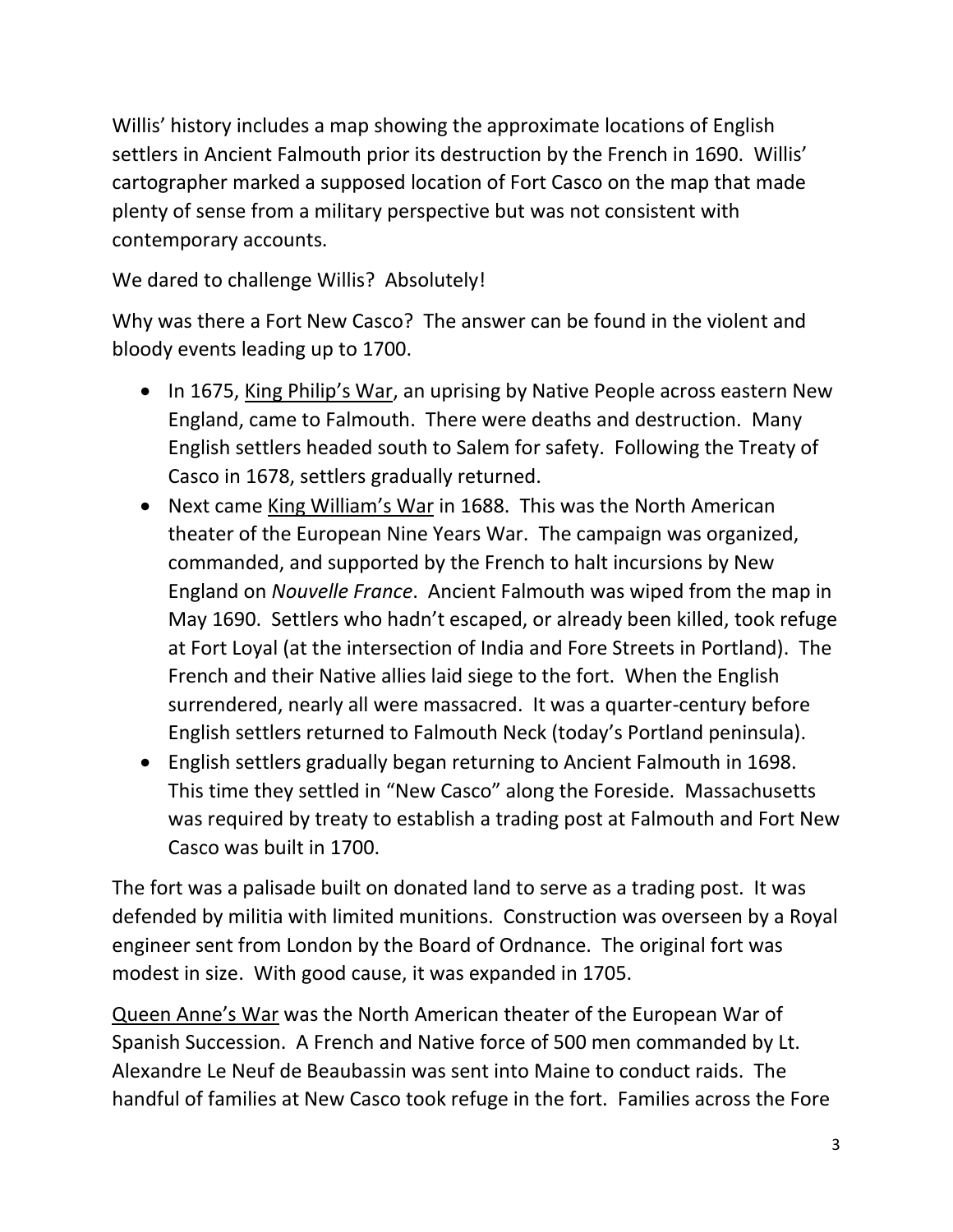River in Spurwink and Purpooduck (today's Spring Point) were not so fortunate— 47 English settlers were killed or captured.

After they "laid waste to more than 15 leagues, and killed or captured more than 300 persons," the full force with 200 canoes arrived at New Casco and laid siege to the fort. Over the course of two days, they attempted to undermine the fort from the water side where the steep bank offered protection from the fort's guns. This was shaping up to become a repeat of the disaster at Fort Loyal 13 years earlier.

The English were on the verge of surrendering when Massachusetts Bay Colony's only armed vessel arrived to relieve the siege. The families were taken away leaving a garrison. The fort was the easternmost English outpost during the war.

Capt. (later Col.) John Redknapp of the Royal Engineers supervised a major expansion in 1705. The fort became 290 feet long and 190 feet wide. It included privies, a doctor's office, and a blacksmith shop. In 1707, Major Samuel Moody (1667-1729) succeeded Major March in command of the fort. It was never attacked again.

The war ended with signing of the Treaty of Portsmouth in 1713. In 1716, Massachusetts ordered resettlement of "Old Casco" on the Portland peninsula and the razing of Fort New Casco.

Where was New Casco? We have no shortage of "authoritative" sources including Willis. Our own files even include a photo from the golf course of the purported location. The Society of Colonial Wars placed a marker at Pine Grove. There are contemporary accounts. The fort appears on maps published more than a century after it was razed.

The problem is that they don't agree. They are all over the place in a box one mile wide and a half mile deep.

Of all the resources, the site plan prepared by Capt. John Redknapp in 1705 is the most authoritative. It was made when the fort was standing. It was drawn by a skilled military engineer for whom dimensions and directions were important.

The 19th century maps and nautical charts place the fort in the same location as the 1914 Richards Atlas.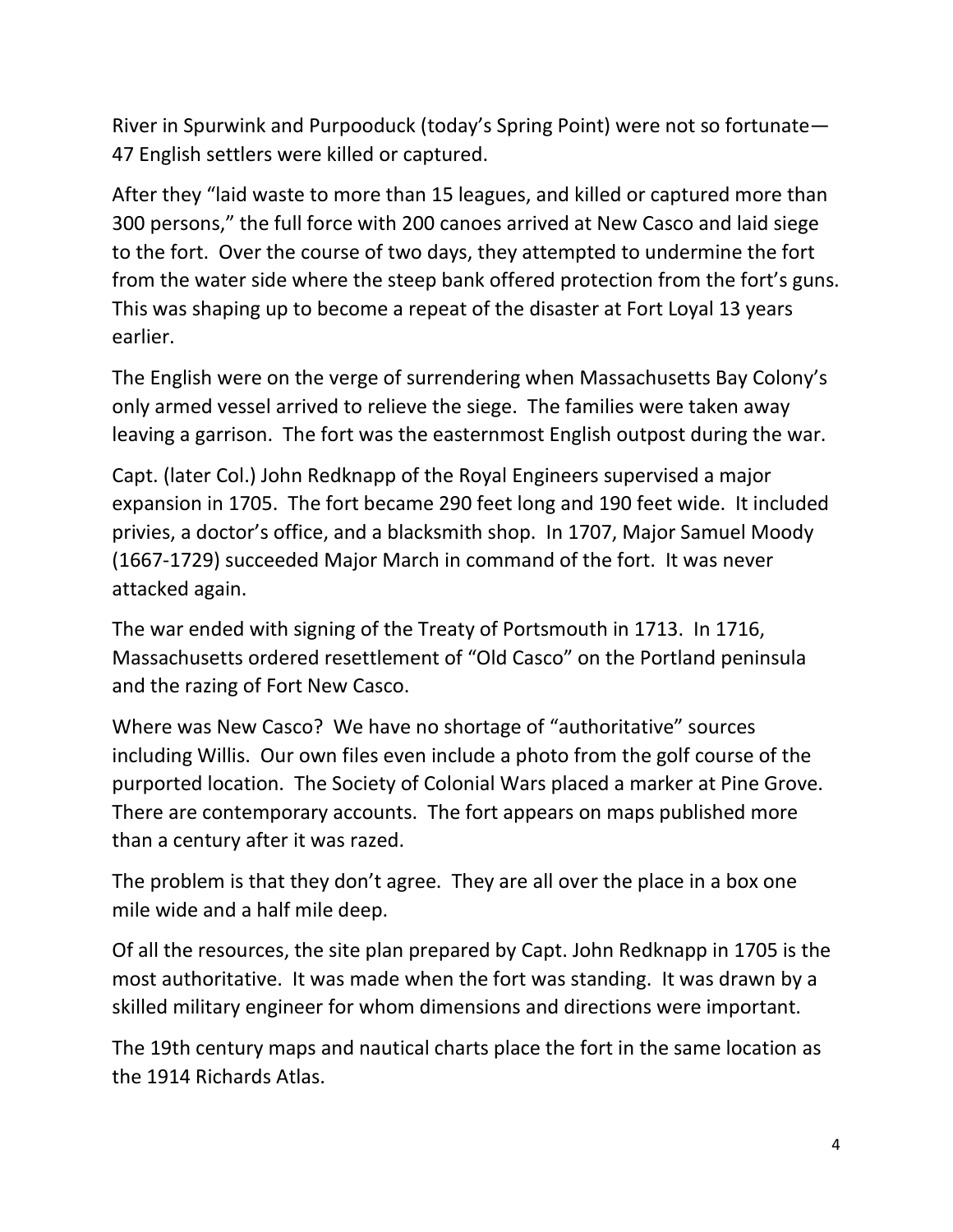We overlaid Redknapp's plan on a current map. We adjusted his plan to correct for true north (magnetic north was 5½° different then). His plan includes 250 yards of shorefront. We compared his shoreline to current maps and found a match. We overlaid that location on the town plat and a Google Maps "satellite view."

19th century maps and charts are virtually identical to current maps. They show the fort being 700 feet farther along the shoreline to the east.

Both are consistent with collateral information such as contemporary accounts.

That left us with a location on private property along a 300-yard stretch of the shore. (The fort was 60 yards wide and stood about 100 yards back from the shore.)

We now know approximately where Fort New Casco was located with enough precision to hunt with earth-penetrating scanners. It wasn't on the golf course. Nor was it where Willis' cartographer put it.

Turning to Mackworth Island, we return to the story of Arthur Mackworth's family. When King Philip's War burst onto Falmouth in 1675, Arthur Mackworth's widow and some of the family headed south to Salem to ride out the conflict in safety. She never returned. The entire settlement was wiped out in 1690. Everything but Fort New Casco was destroyed in Queen Anne's War. By 1718 when Falmouth was re-charted, the Mackworth family was gone and most of the descendants didn't return. What happened to their land including the island?

With family history, we begin by building family tree and bring it to life by attaching stories about the people on the tree.

With property history we do much the same: we start by building the chain of deeds and that gives us the people and their stories.

For colonial Falmouth, deeds are split between two places because Falmouth was part of York County until Cumberland County split off in 1760.

Nearly all the deeds survived. Many are readily accessible and searchable online—except for a crucial period during Ancient Falmouth's rapid growth in the mid-1700s.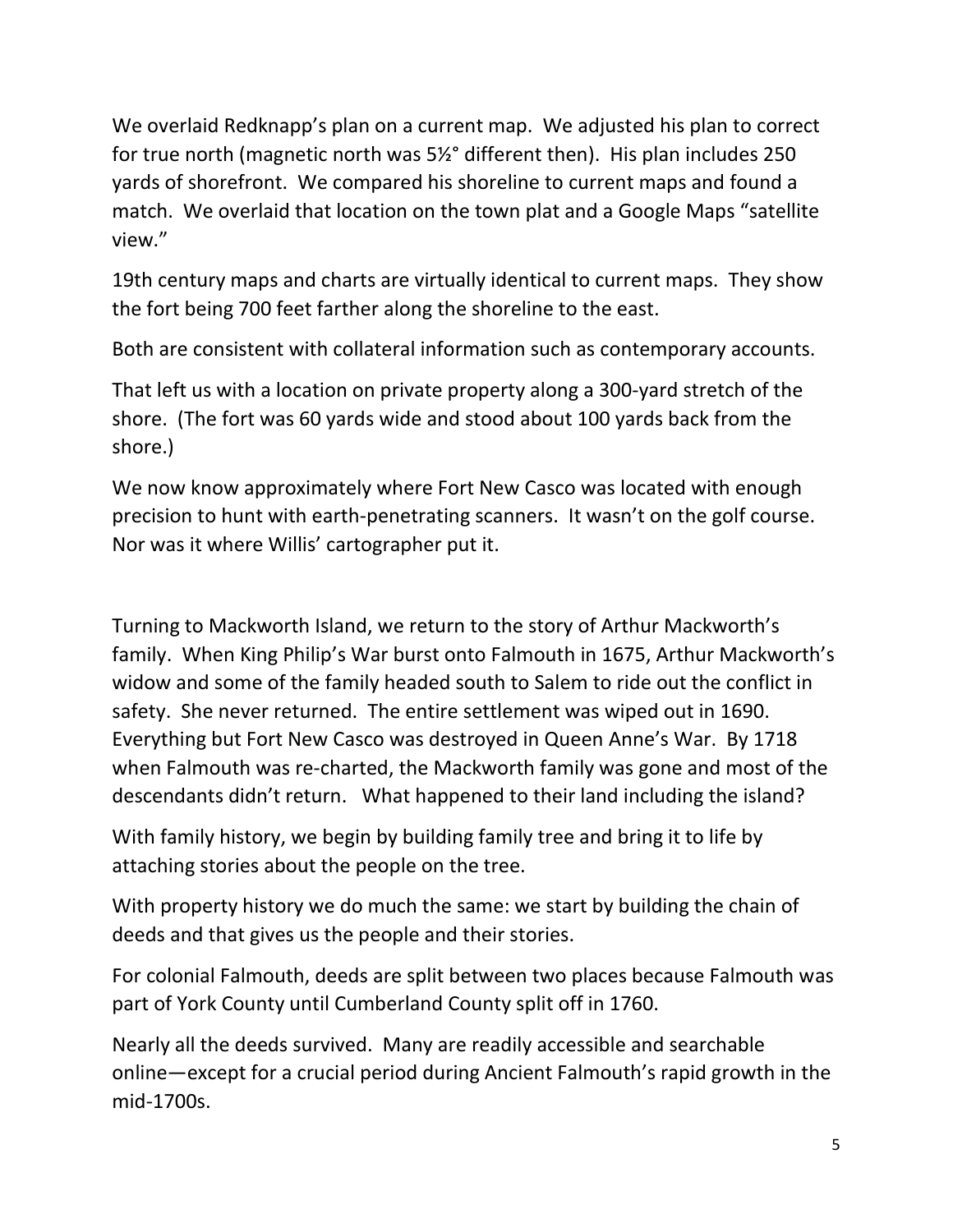The troublesome deeds were York volumes 20-36 which were never transcribed and were accessible only at the York County Registry of Deeds in Alfred.

Much of that information (and sometimes more) was contained in the records of the Proprietors of Falmouth, but those were accessible only at the Cumberland County Registry of Deeds in Portland.

That is, until now. The Church of Jesus Christ of Latter-Day Saints (the Mormons) visited town and county offices throughout Maine more than a half-century ago microfilming records including York Deeds all the way back to 1635. FamilySearch.org digitized those microfilm copies and has made the images accessible online for free. (One must register for access to the site.)

Archive.org digitized a 19<sup>th</sup> century transcription the records of the Proprietors and made it accessible online. You can download the file, but it is so massive, many computers would have trouble handling it.

There is a catch. These are page by page images of documents. In the case of York Deeds, they are microfilmed documents which are not searchable. Most optical character recognition technology cannot process 18<sup>th</sup> century handwritten legal documents. The imaged documents include grantor/grantee index pages by year for navigating the collection. You access the images just as you would a book or roll of microfilm.

The good news is that you can view these records from home in comfort and without dealing with a cranky microfilm viewer. You click instead of cranking the wheel to advance the film. The difference is that now you're sitting in a comfortable chair with a cup of coffee. It's a big improvement.

The availability of this information has made it possible for us to break through brick walls that, until recently, had stymied us.

At last year's annual meeting, we showed how the digitized copy of the Proprietors Map, the companion and Rosetta Stone to the Records was a shortcut to making sense out of old deeds.

If you look at the Flats on the Proprietors Map, the space is blank because what remained of the tract was treated as a single property belonging to an "Old Proprietor." The map is little help.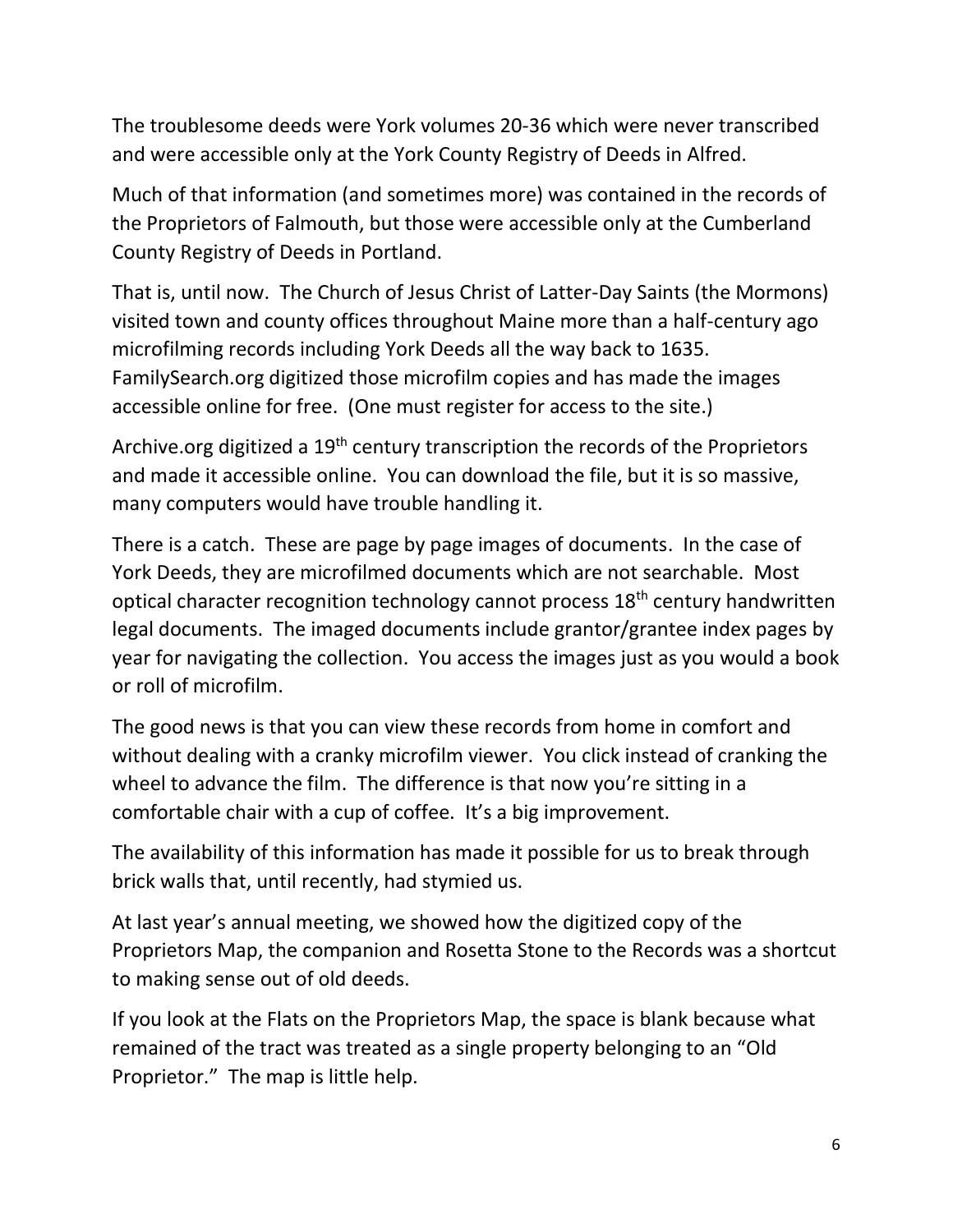We lost the trail for ownership of Mackworth Island when the published York Deeds ran out in 1737. We couldn't pick up the trail again until Cumberland County deeds were available starting with 1760. By then, Mackworth Island had been divided into four parts. The post-1760 deeds for the Mackworth land were a jumble. Many researchers lost their way; we now know that some "facts" found in reputable publications are wrong due to misleading verbiage in deeds.

To untangle the chain of ownership, we needed the full story including the unpublished deeds prior to 1760. The first post-1760 deed mentioning Mackworth Island referred to a sale in 1751. As is often the case, it named the seller and buyer. Armed with that information, we were able to find the sale in the indices, and that gave us a book and page number in the deeds.

That deed referred to another deed, and we followed the chain back to 1742 by which time the Mackworths were dead. As early as 1724, depositions had been filed reaffirming the Mackworth claim to this large piece of Falmouth. To whom did all that land belong? In 1740, a woman stepped forward claiming to be the personal representative of the lawful heirs. An attorney from North Yarmouth purchased the estate from her. A year later, he re-sold the tract to Nathaniel Noyes of Falmouth who carved it up and sold it piecemeal.

Those microfilmed deeds put us back on the trail. We were able to sort out the deeds and learned the island had been owned by farmers until 1807. For the next 77 years it was owned by landlords. The first was James Deering who was also known as the "merchant prince of Portland." Others included Union Bank of Bath and a real estate magnate in Canada who planned to develop the island into a summer colony.

During a few months during the Civil War, Camp Berry—the Army's center for processing recruits—was relocated to the island as an attempt to stem desertions. It didn't work and the Army post returned to South Portland.

Another owner was a famous magician who purchased the island before leaving to go on national tours performing magic shows. He didn't pay the mortgage and lost the island through foreclosure.

James Baxter, mayor of Portland, purchased the island in 1884 as a summer residence and experimental farm. His son, Percival Baxter, inherited the island.